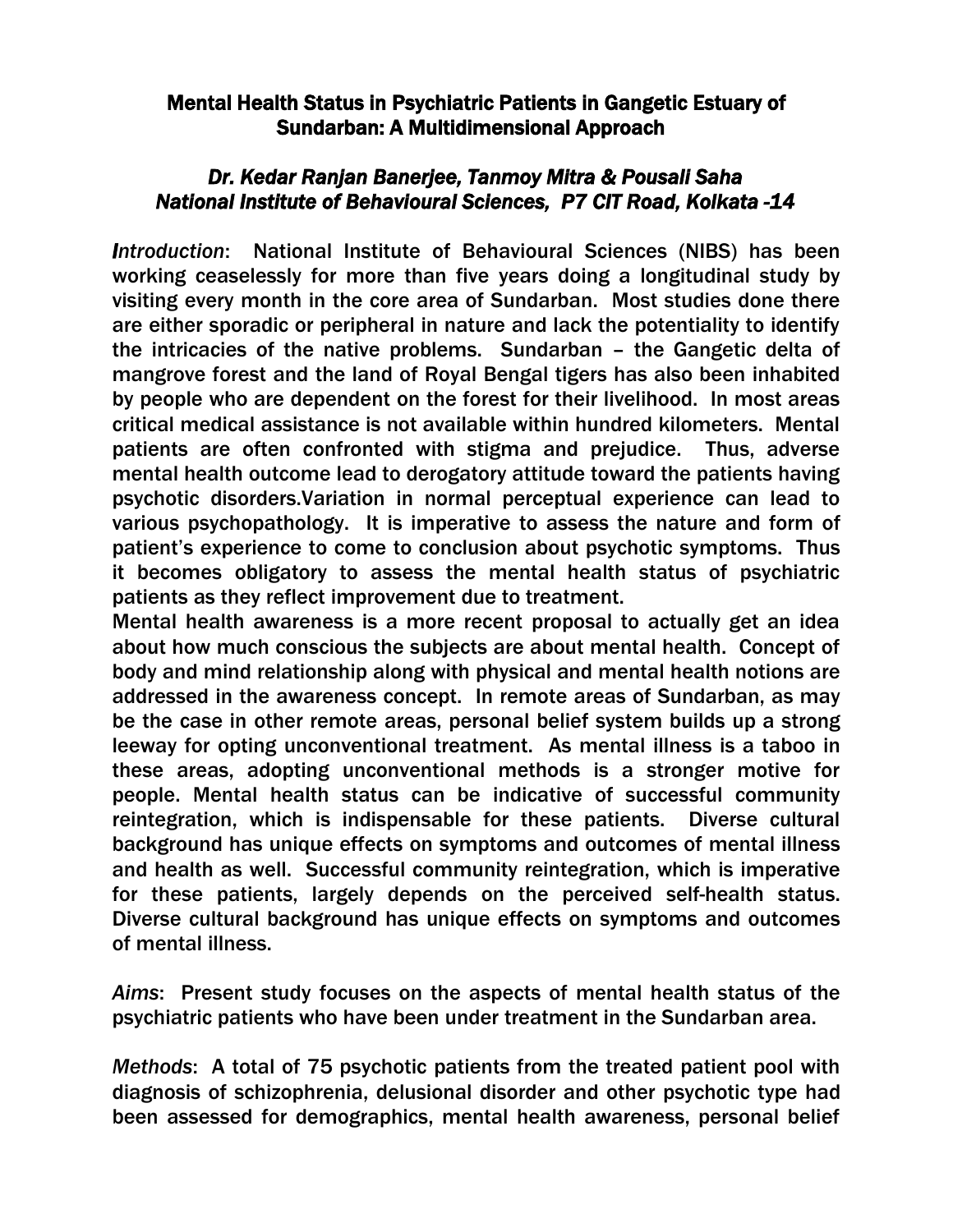system, mental-health status, depression, anxiety and perceived social support. They were under active treatment for at least 6 months. The analysis outcomes were adjusted at baseline for socioeconomic and clinical differences. Except MADRS others are self-reporting type of inventories and Mental Health Awareness and Personal Belief System are meant for subjects with lower socio-educational background. Questions comprised of relationship between body and mind, whether mental health is as important as physical health, understanding of mental health, role of medication in treating mental illness, myths about mental health, believing in god or fortune, curing by supernatural powers, sinfulness reincarnation etc. Duke Mental Health has been used for mental health status, STAI for anxiety status and Perceived Social Support for understanding the social support. The subjects were under active treatment.

*Results*: These patients were followed up for at least 6 months and no significant differences in symptomatic outcome at baseline were identified in univariate analysis. Perceived social support was found to have significant relation (p=0.05) with state anxiety and depressing thoughts. Significantly better mental health awareness (p=0.05) was reflected in patients with higher perceived social support and self-believers as opposed to low support and believer in external control factors. Anxiety relates to mental health awareness significantly (p=0.01). Prevalent self-harming thought was related (p=0.05) to negative mental health status but addiction was not found to have any significant effect.

As the project is ongoing more patients will be included for analysis in future.

*Discussions*: Knowledge and understanding of mental health awareness among treated psychotic patients can lead to much better outcome in rehabilitation and adaptive functioning in community. Educating about the requirement of psychiatric treatment is necessary. Even we realized that traditional healers can be involved positively if professionals give them primary ideas about psychiatric disorders. Religious organizations can be involved too as they have huge impact on the public mind. Media also can play a very crucial role for mental illness and social acceptance. Social support is utmost important for psychiatric patients as revealed from our study which signify the magnitude of being accepted by society. Education helps to eradicate superstition, prejudice and skepticism as in our study the self-believers did better in measures of mental health outcome. While it may be still a long way to eradicate stigma about mental illness, emphasis on educating the family members to provide better support and to enlighten the disabled to be independent and rebuff the external uncontrollable factors may bring a better disposition for the mental patients in the remote areas.